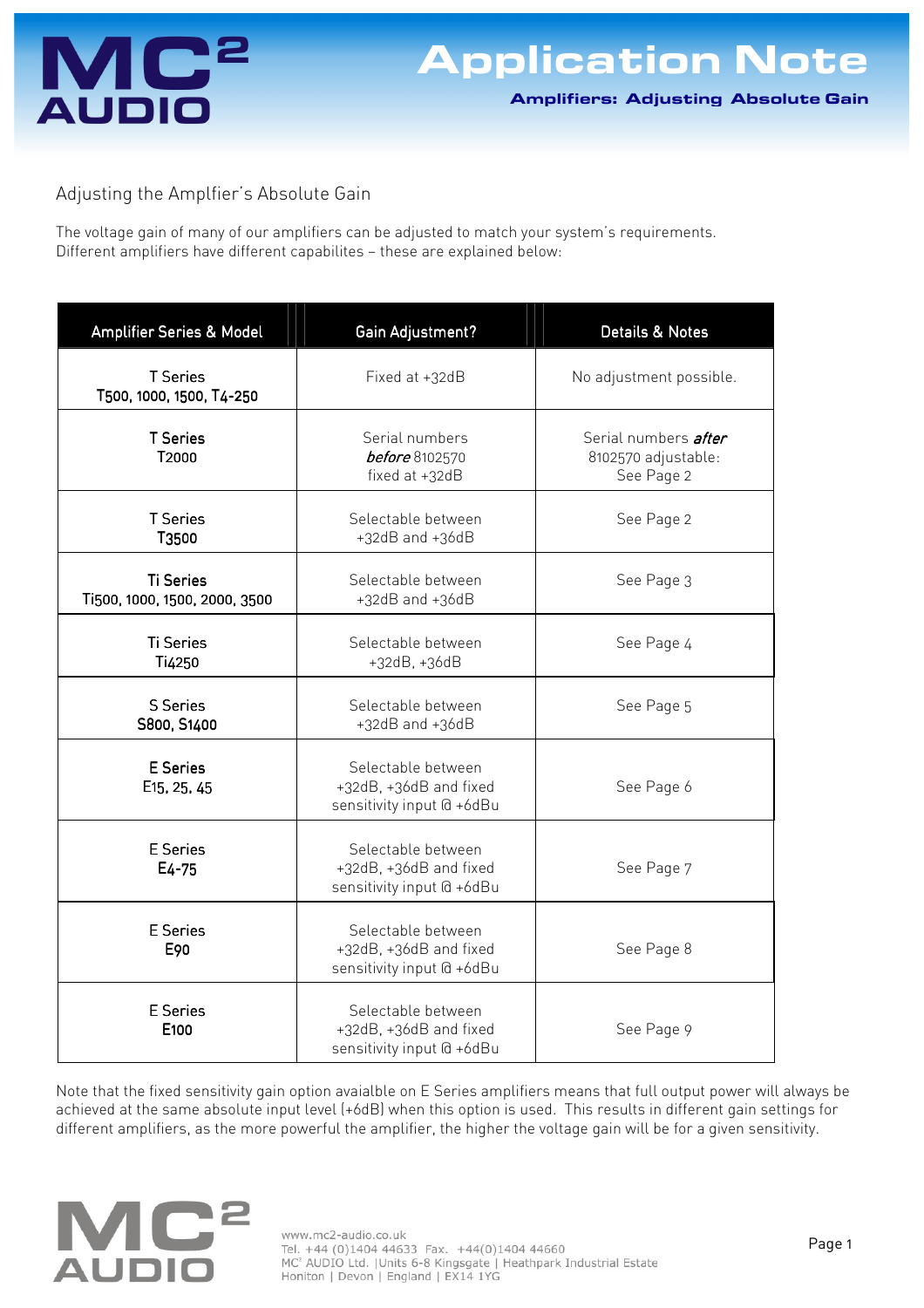### T2000 and T3500 Amplfiers

\*This applies to T2000 amplifiers from serial number 8102570 onwards — earlier serial numbers of T2000 amplifiers have a fixed gain of +32dB.



After removing the lid and with the rear panel facing away from you, locate the input circuit board as shown below it is attached to the input XLR connectors. Find the two sets of links as marked by the arrows, and move them as shown to set the gain as required. Number 1 adjusts channel A's gain, and number 2 adjusts channel B's gain.



When selecting the 36dB gain position, we recommend fitting the jumper link back onto one of the individual pins for storage, in case the gain has to be changed back at any stage.

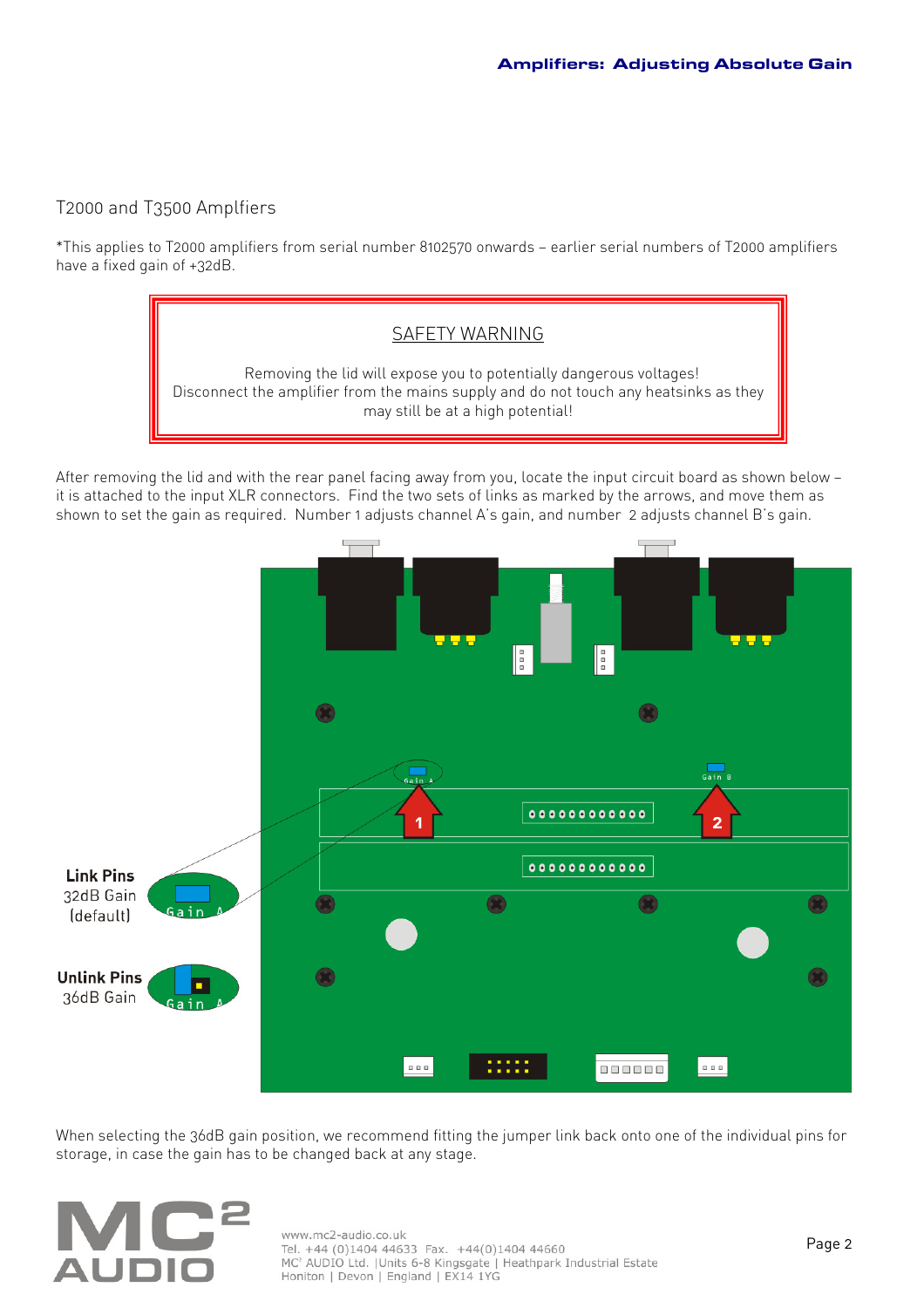### Ti500/1000/1500/2000/3500 Amplifiers

This applies to all Ti- Series amplifiers excluding the Ti4250 – see overleaf for details of the Ti4250.



After removing the lid and with the rear panel facing you, locate the input circuit board as shown below — it is attached to the input and RS485 XLR connectors. Find the two sets of links as marked by the arrows, and move them as shown to set the gain as required.



HD103 sets the gain for channel A, and HD203 sets the gain for channel B. We recommend both channels are set to the same position!

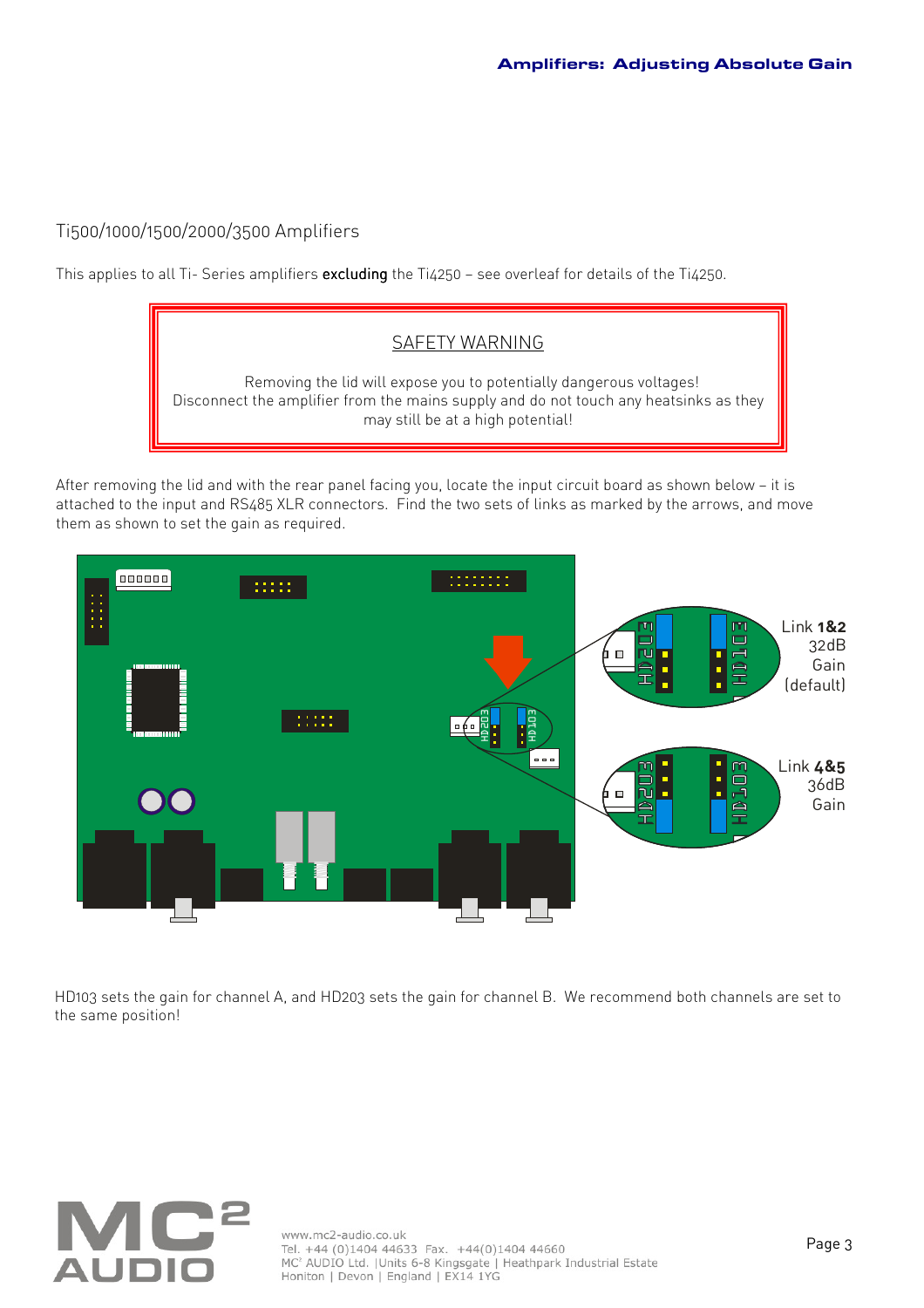# Ti4250 Amplifier



After removing the lid and with the rear panel facing you, locate the input circuit board as shown below — it is attached to the input and RS485 XLR connectors. Find the sets of links as marked by the arrows, and move them as shown to set the gain as required.



HD103 sets the gain for channel A, and HD203 sets the gain for channel B etc. We recommend all channels are set to the same position to avoid confusion!



www.mc2-audio.co.uk<br>Tel. +44 (0)1404 44633 Fax. +44(0)1404 44660<br>MC<sup>2</sup> AUDIO Ltd. |Units 6-8 Kingsgate | Heathpark Industrial Estate Honiton | Devon | England | EX14 1YG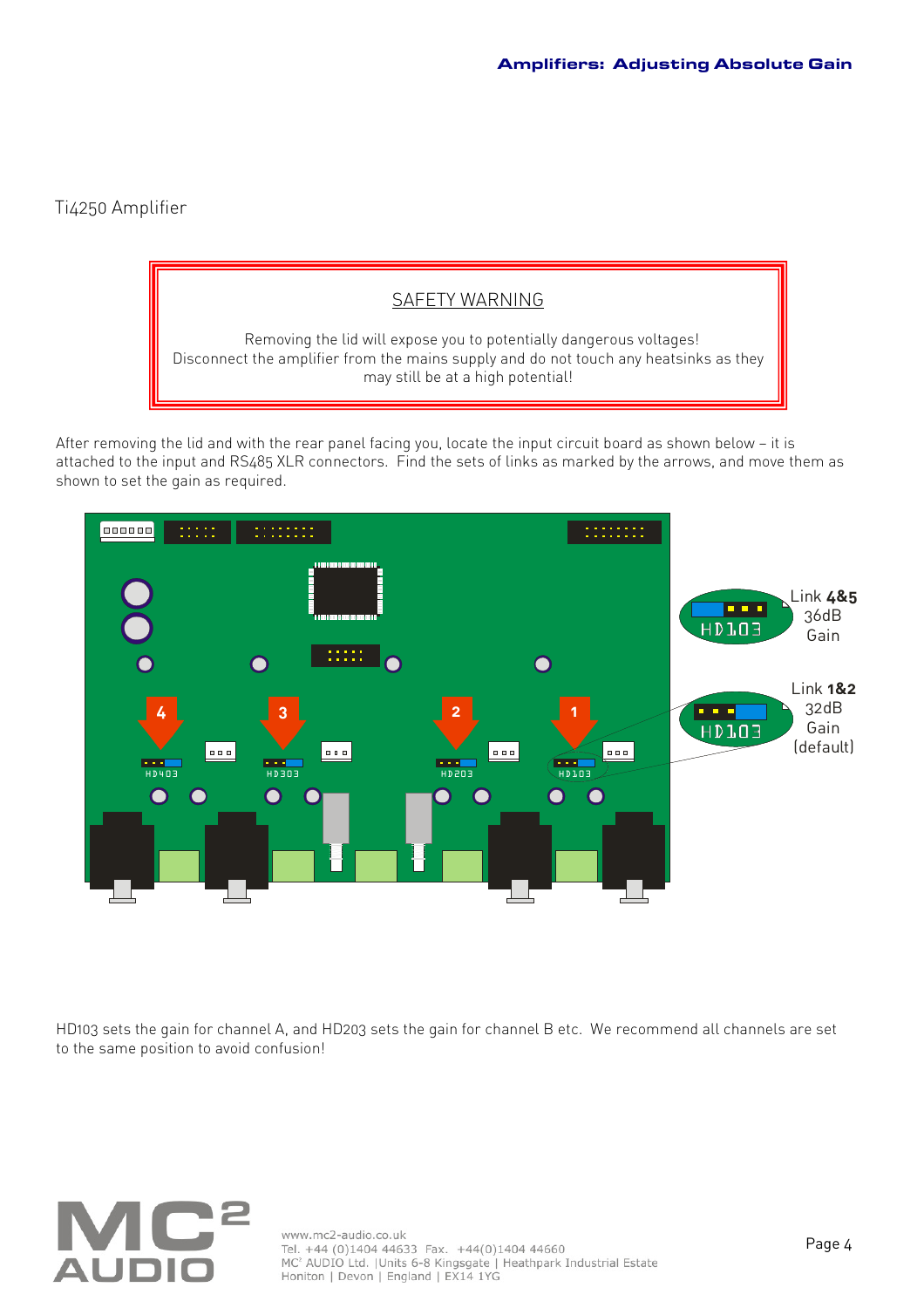#### S800 and S1400 Amplfiers

# SAFETY WARNING Removing the lid will expose you to potentially dangerous voltages! Disconnect the amplifier from the mains supply and do not touch any heatsinks as they may still be at a high potential!

After removing the lid and with the rear panel facing away from you, locate the input circuit board as shown below it is attached to the input XLR connectors. Find the two sets of links as marked by the arrows, and move them as shown to set the gain as required. Number 1 adjusts channel A's gain, and number 2 adjusts channel B's gain.



When selecting the 36dB gain position, we recommend fitting the jumper link back onto one of the individual pins for storage, in case the gain has to be changed back at any stage.

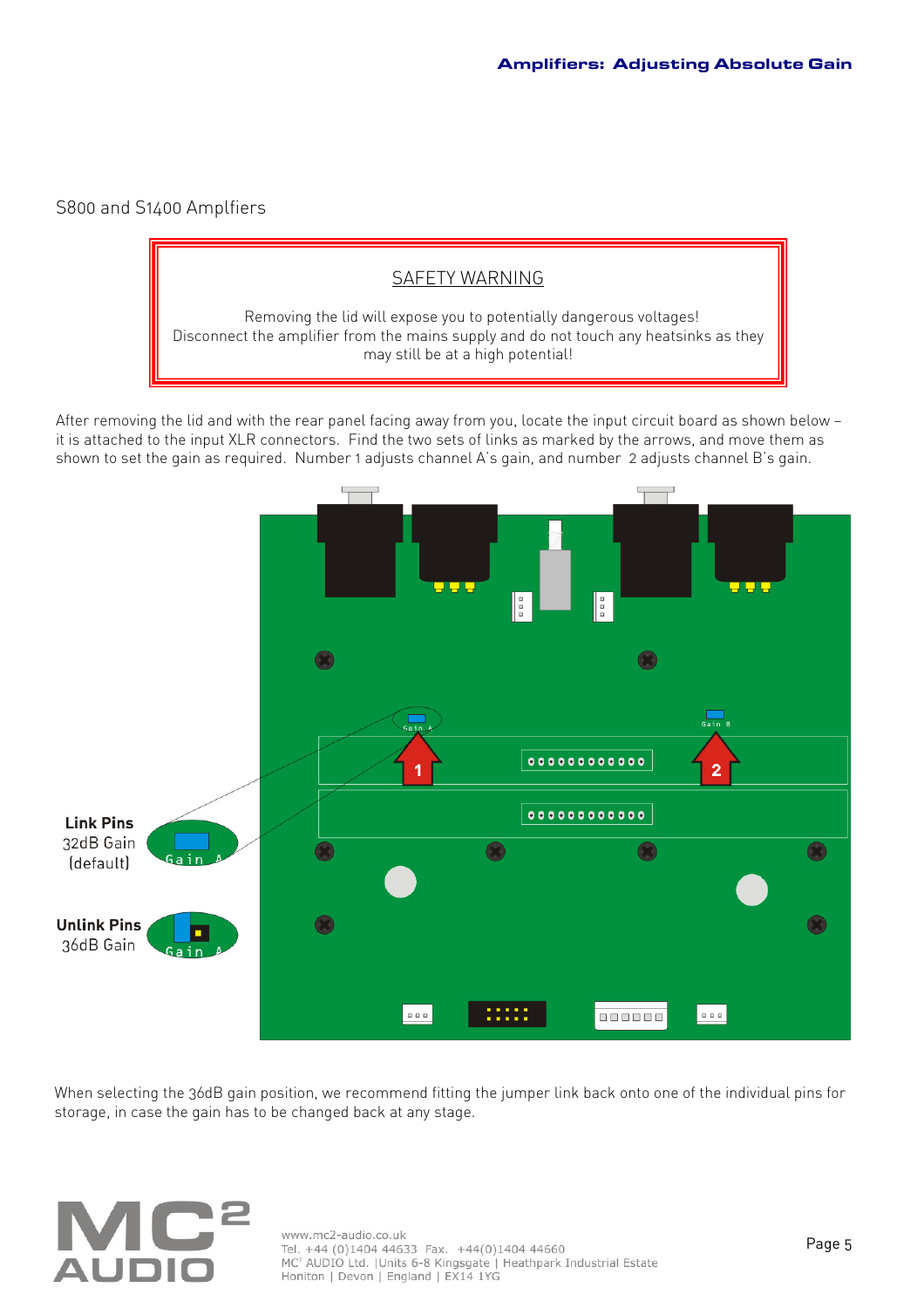# E15/25/45 Amplfiers

# SAFETY WARNING Removing the lid will expose you to potentially dangerous voltages! Disconnect the amplifier from the mains supply and do not touch any heatsinks as they may still be at a high potential!

After removing the lid and with the rear panel facing away from you, locate the input circuit board as shown below it is attached to the input XLR connectors. Find the two sets of links as marked by the arrows, and move them as shown to set the gain as required. Number 1 adjusts channel A's gain, and number 2 adjusts channel B's gain.



\*Equivalent gain for the fixed sensitivity setting is different depending on the amplifier model — see diagram above for details.



www.mc2-audio.co.uk<br>Tel. +44 (0)1404 44633 Fax. +44(0)1404 44660<br>MC<sup>2</sup> AUDIO Ltd. |Units 6-8 Kingsgate | Heathpark Industrial Estate Honiton | Devon | England | EX14 1YG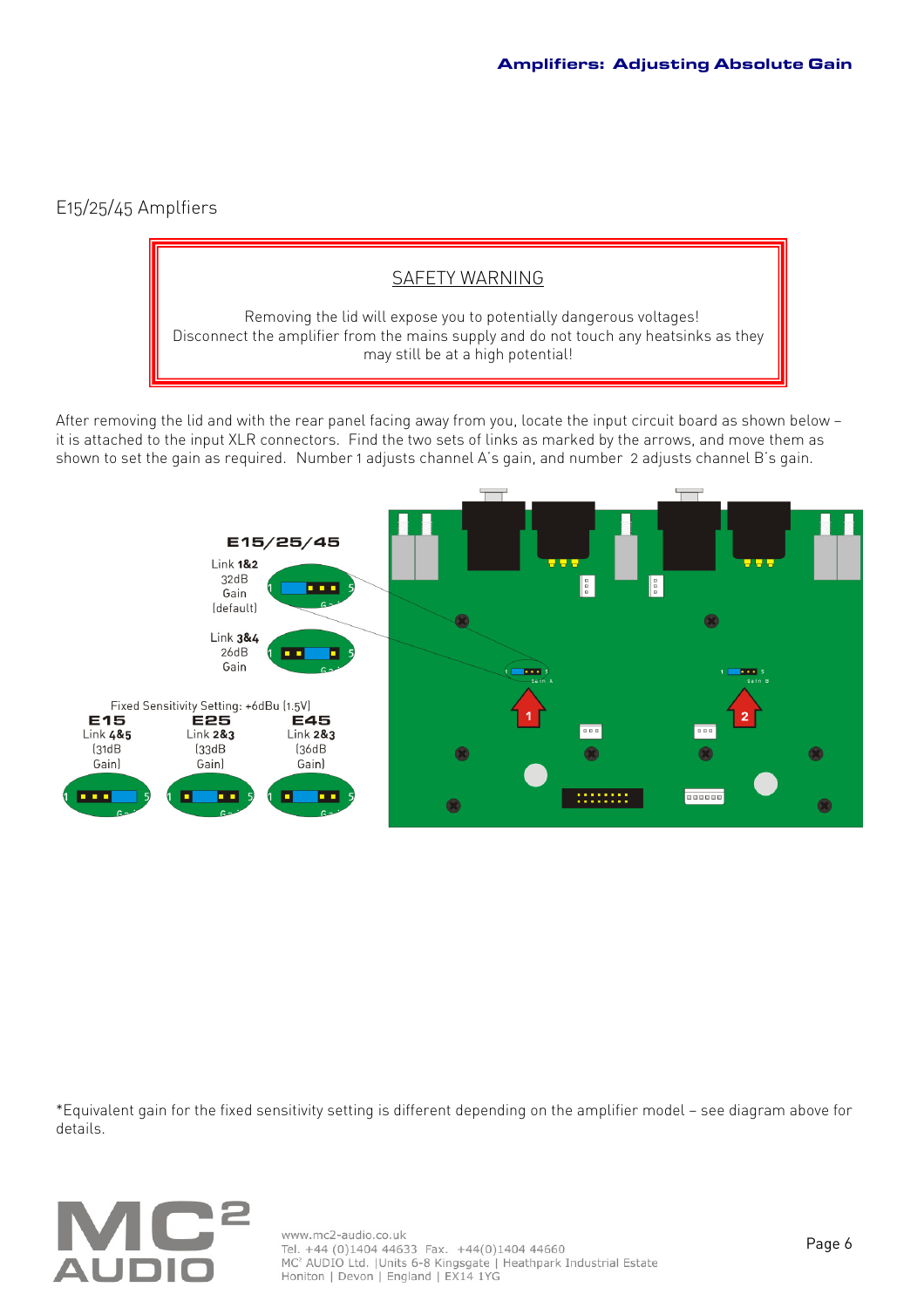### E4-75 Amplfier



After removing the lid and with the rear panel facing away from you, locate the input circuit board as shown below it is attached to the input XLR connectors. Find the sets of links as marked by the arrows, and move them as shown to set the gain as required. Number 1 adjusts channel A's gain, and number 2 adjusts channel B's gain and so on.



\*Equivalent gain for the fixed sensitiviy setting is 31dB.



www.mc2-audio.co.uk<br>Tel. +44 (0)1404 44633 Fax. +44(0)1404 44660<br>MC<sup>2</sup> AUDIO Ltd. |Units 6-8 Kingsgate | Heathpark Industrial Estate Honiton | Devon | England | EX14 1YG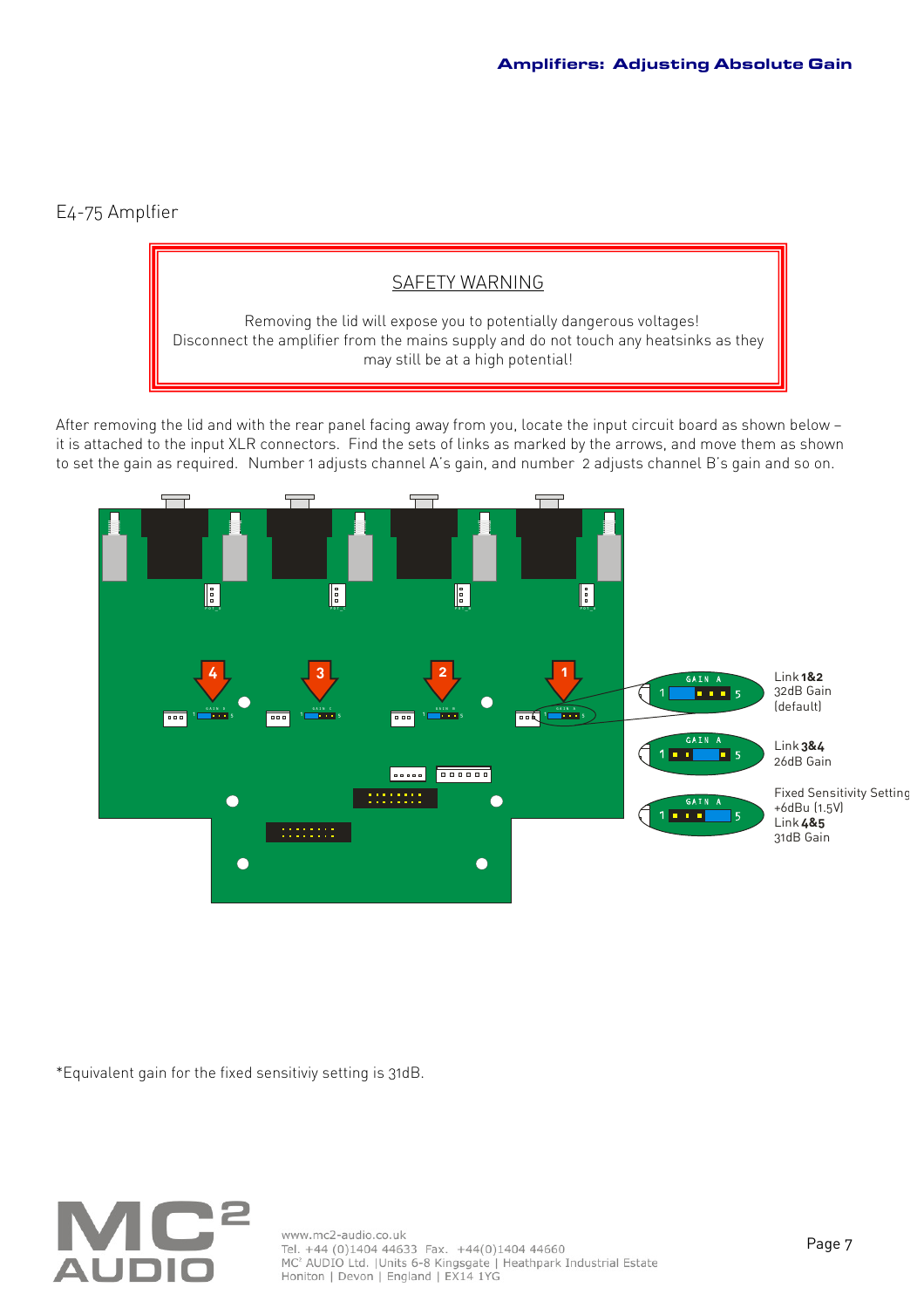### E90 Amplfier

### SAFETY WARNING

 Removing the lid will expose you to potentially dangerous voltages! Disconnect the amplifier from the mains supply and do not touch any heatsinks as they may still be at a high potential!

After removing the lid and with the rear panel facing away from you, locate the input circuit board as shown below it is attached to the board carrying the input XLR connectors. Find the sets of links as marked by the arrows, and move them as shown to set the gain as required. Number 1 adjusts channel A's gain, and number 2 adjusts channel B's gain.



\*Equivalent gain for the fixed sensitiviy setting is 39dB.